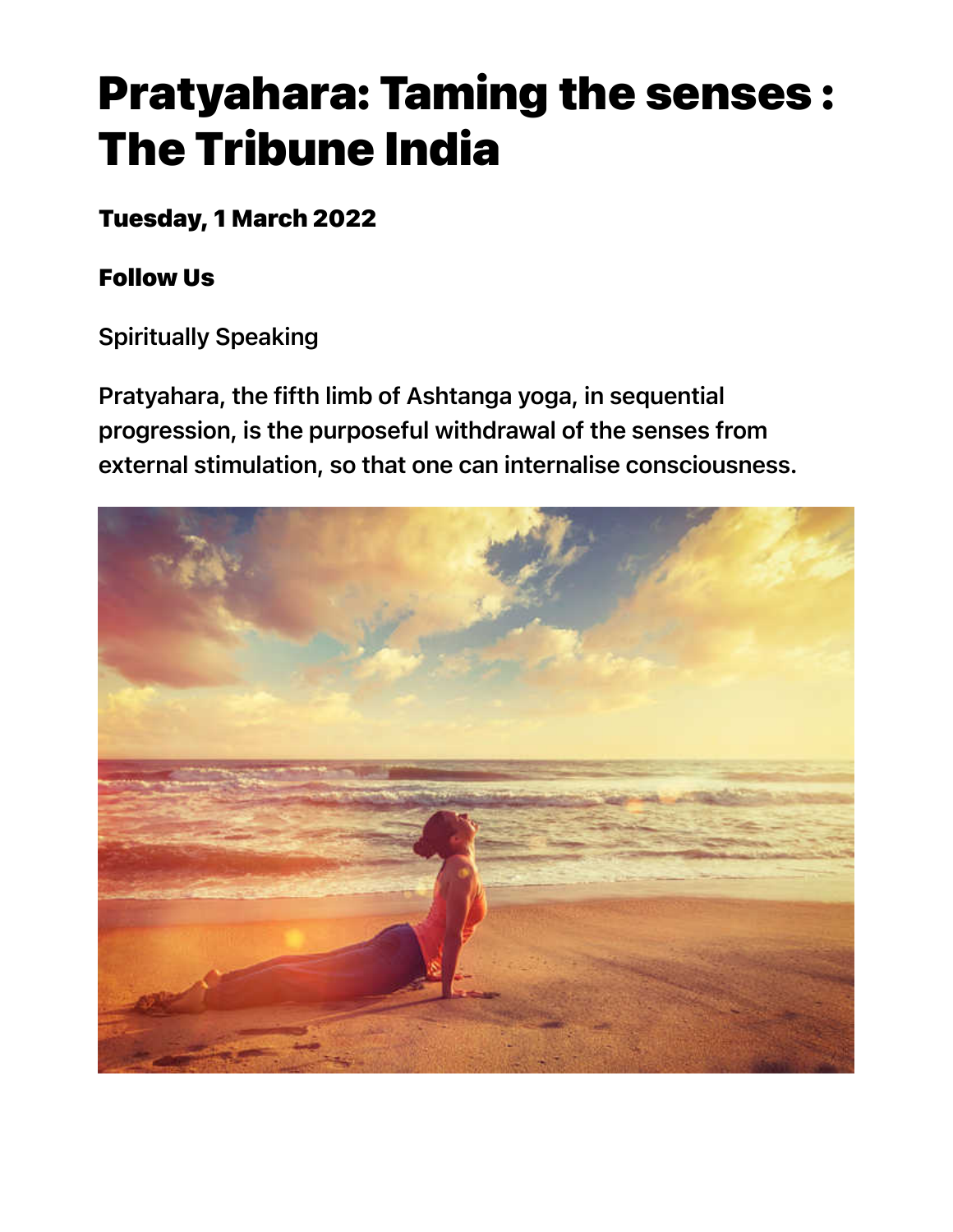### Dr Satish K Kapoor

Pratyahara, the fifth limb of Ashtanga yoga, in sequential progression, is the purposeful withdrawal of the senses from external stimulation, so that one can internalise consciousness. It is dropping the propensity for sensate pleasures in order to focus on the self.

#### Five senses

The key senses with which one relates to the world are five – sense of smell, sense of taste, sense of sight, sense of touch and sense of hearing. Each is associated with a fundamental material substance – smell with the earth, taste with water, sight with fire, touch with air, and hearing with space. Millions of touch-receptors in the skin enable one to feel and identify the surroundings and perform dayto-day tasks. Together, the five senses form a single sensory system to perceive the external phenomena.

#### Senses, mind and prana

Pratyahara is not denying the physical world perceived through the senses but the realisation that there is something more beyond. It is not brushing aside biological needs or concerns, but of knowing the difference between basic urges and unrestrained gratification of appetites. It is the cultivation of a sattvic, pure, mind that is aware of the insatiable nature of desires, and guards the senses from going astray.

Sage Vyasa explained that the senses follow the enlightened mind like a swarm of bees that follow the queen-bee. What controls the mind is prana, life-force, that animates and enlivens an organism,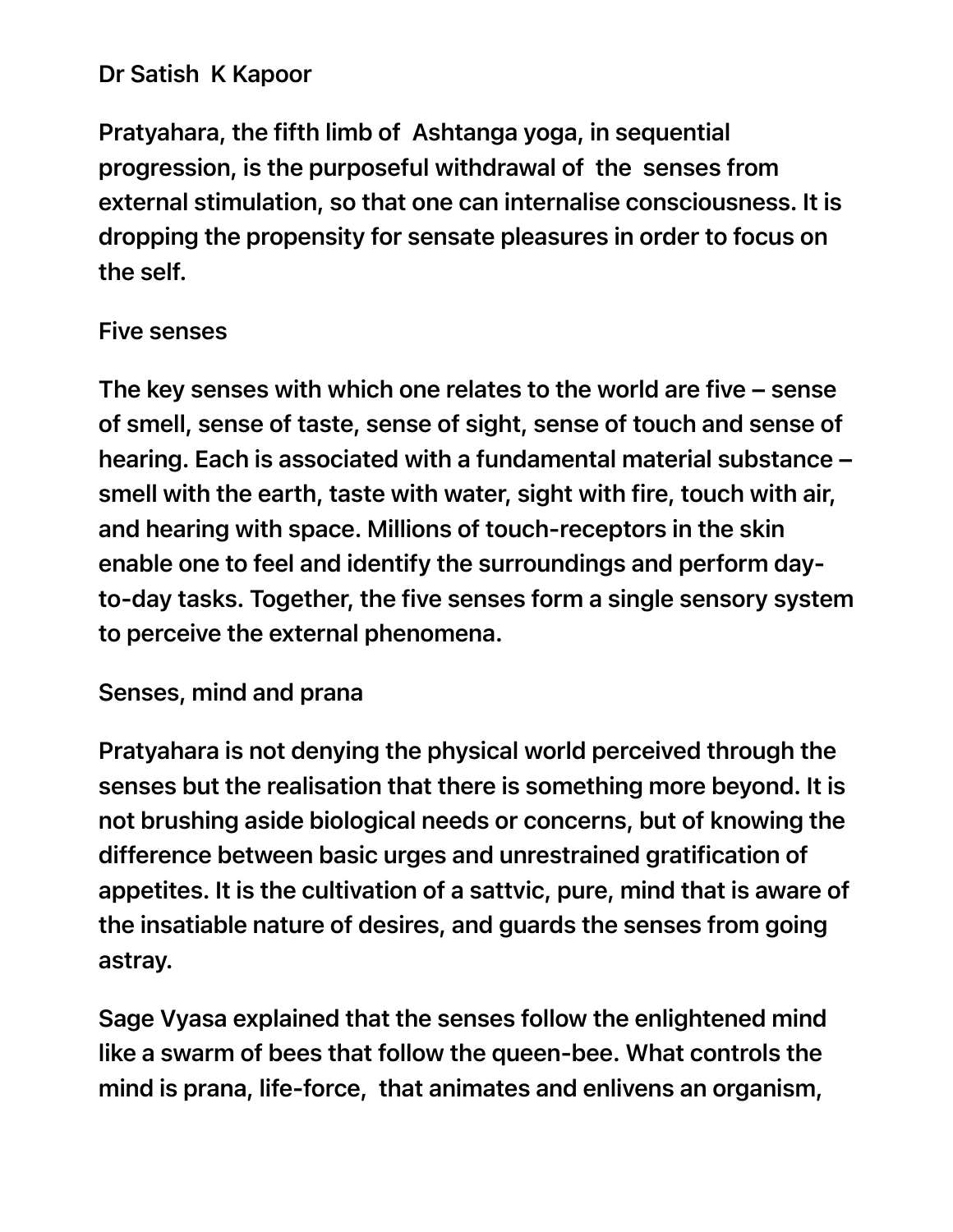and organises all perceptions through the senses. When prana is expanded, energised and regulated through right breathing, it leads to self-reflection and self control due to deeper levels of awareness. The breath is a link between body and consciousness. To breathe mindfully is to live mindfully; viewing sensory stimuli as passing waves that will subside soon.

## Practicing pratyahara

Pratyahara cannot be practiced without being firmly established in the first four limbs of Ashtanga Yoga, dealing with moral restraints, self-discipline, right posture and breath-control. Central to its application is right understanding born of viveka, the ability to discriminate between right and wrong, real and unreal, permanent and transient. Viveka leads to vairagya, the state of dispassion in which one realises the futility of material pleasures and pursuits, and opts for the life of the spirit renouncing the life revolving around the senses. By remaining in god consciousness, one can cultivate equanimity of mind and pursue the path of selfless action, advocated by Lord Krishna in the Bhagavadgita. Thereby, one realises that man is not the doer but an instrument in the hands of Supreme Being.

Observing inner silence by consciously shutting off the senses from the external stimuli— radio, television, phone, iPad, computer and from self talk or negative thoughts, helps one to abide in oneself. Alternately, one can close the eyes, ears and mouth, using the fingers of both hands, and watch the ebb and flow of thoughts without being affected by them.

A simple method to step away from bodily sensations and thoughts